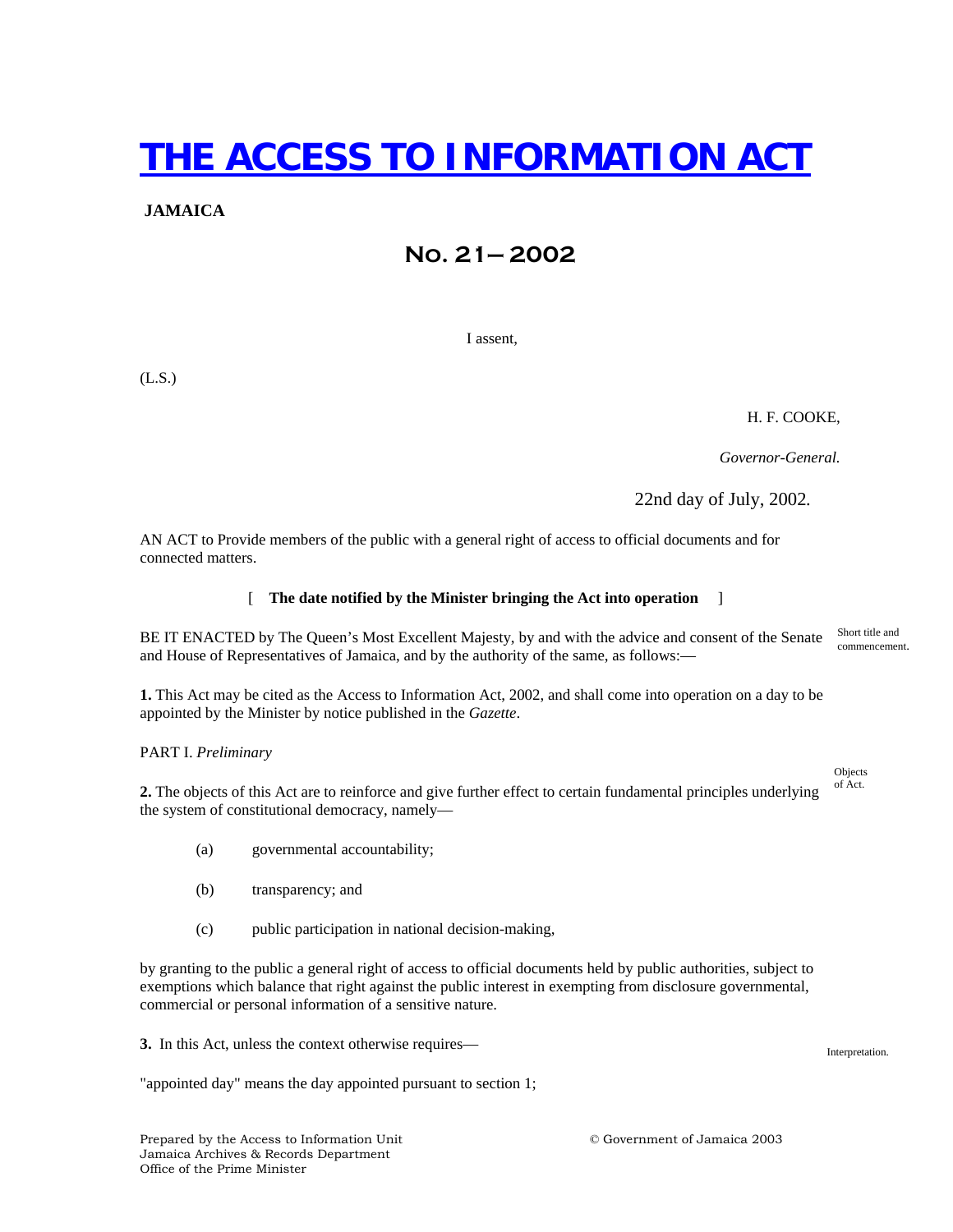"document" includes, in addition to a document in writing—

- (a) any map, plan, graph or drawing;
- (b) any photograph;
- (c) any disc, tape, sound track or other device in which sounds or other data (not being visual images) are embodied, whether electronically or otherwise, so as to be capable (with or without the aid of some other equipment) of being reproduced therefrom;
- (d) any film (including microfilm), negative, tape or other device in which one or more visual images are embodied whether electronically or otherwise, so as to be capable (with or without the aid of some other equipment) of being reproduced therefrom;

"exempt document" means a document which by virtue of any provision of Part III is exempt from disclosure;

"exempt matter" means any matter the inclusion of which in a document causes that part of the document to be exempt from disclosure;

"government company" means a company registered under the Companies Act, being a company in which the Government or an agency of the Government, whether by the holding of shares or by other financial input, is in a position to influence the policy of the company;

"official document" means a document held by a public authority in connection with its functions as such, whether or not it was created—

- (a) by that authority; or
- (b) before the commencement of this Act,

and for the purposes of this Act, a document is held by a public authority if it is in its possession, custody or control;

"public authority" means—

- (a) a Ministry, department, Executive Agency or other agency of Government;
- (b) a statutory body or authority;
- (c) a Parish Council;
- (d) the Council of the Kingston and St. Andrew Corporation;
- (e) any government company which—
	- (i) is wholly owned by the Government or an agency of the Government, or in which the Government holds more than 50% shares; or
	- (ii) is specified in an order under section  $5(3)$ ;
	- (f) any other body or organization specified in an order under section 5 (3);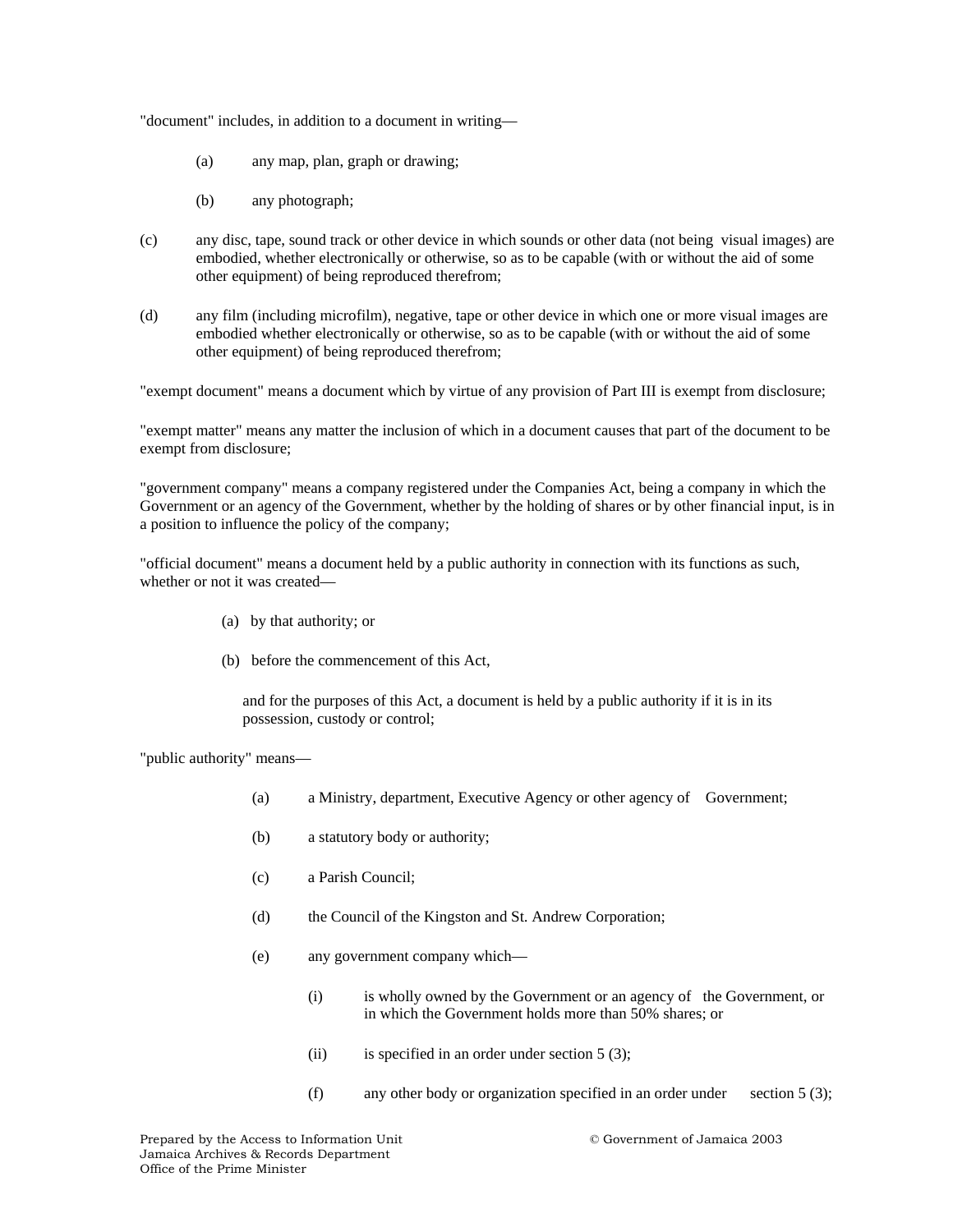"responsible Minister" means the Minister responsible for the public authority which holds an official document.

**4.**—(1) A public authority shall cause to be published within twelve months of—

- (a) the appointed day;
- (b) its establishment; or
- (c) the coming into operation of an order under section 5 (3) which specified that authority,

whichever is later, an initial statement of its organization and functions containing the information specified in the First Schedule.

(2) The provisions of the First Schedule shall apply for the purposes of making available to the public the documents described in that Schedule. First Schedule.

(3) The information required under subsection (1) shall be published in such manner and shall be updated with such frequency as may be prescribed.

- (4) The Minister may amend the First Schedule by order subject to affirmative resolution.
- **5**.—(1) Subject to subsection (2), this Act applies to—
- (a) all public authorities;
- (b) official documents created by or held by a public authority not earlier than thirty years immediately preceding the appointed day.

(2) The Minister may, by order subject to negative resolution, declare that this Act shall apply to official documents created by or held by a public authority at such date, being earlier than the thirty years referred to in subsection (1) (b), as may be specified in that order.

(3) The Minister may, by order subject to affirmative resolution, declare that this Act shall apply to—

- (a) such government companies, other than those specified in paragraph (e) (i) of the definition of "public authority", as may be specified in the order;
- (b) any other body or organization which provides services of a public nature which are essential to the welfare of the Jamaican society,

or to such aspects of their operations as may be specified in the order.

(4) An order under subsection (3) may be made subject to such exceptions, adaptations or modifications, as the Minister may consider appropriate.

(5) The Minister may, by order subject to affirmative resolution, declare that the application of this Act in relation to any government company specified in paragraph (e) (i) of the definition of "public authority" shall be subject to such exceptions, adaptations or modifications as the Minister may consider appropriate.

(6) This Act shall not apply to—

Publication of information by public authority.

Application of Act.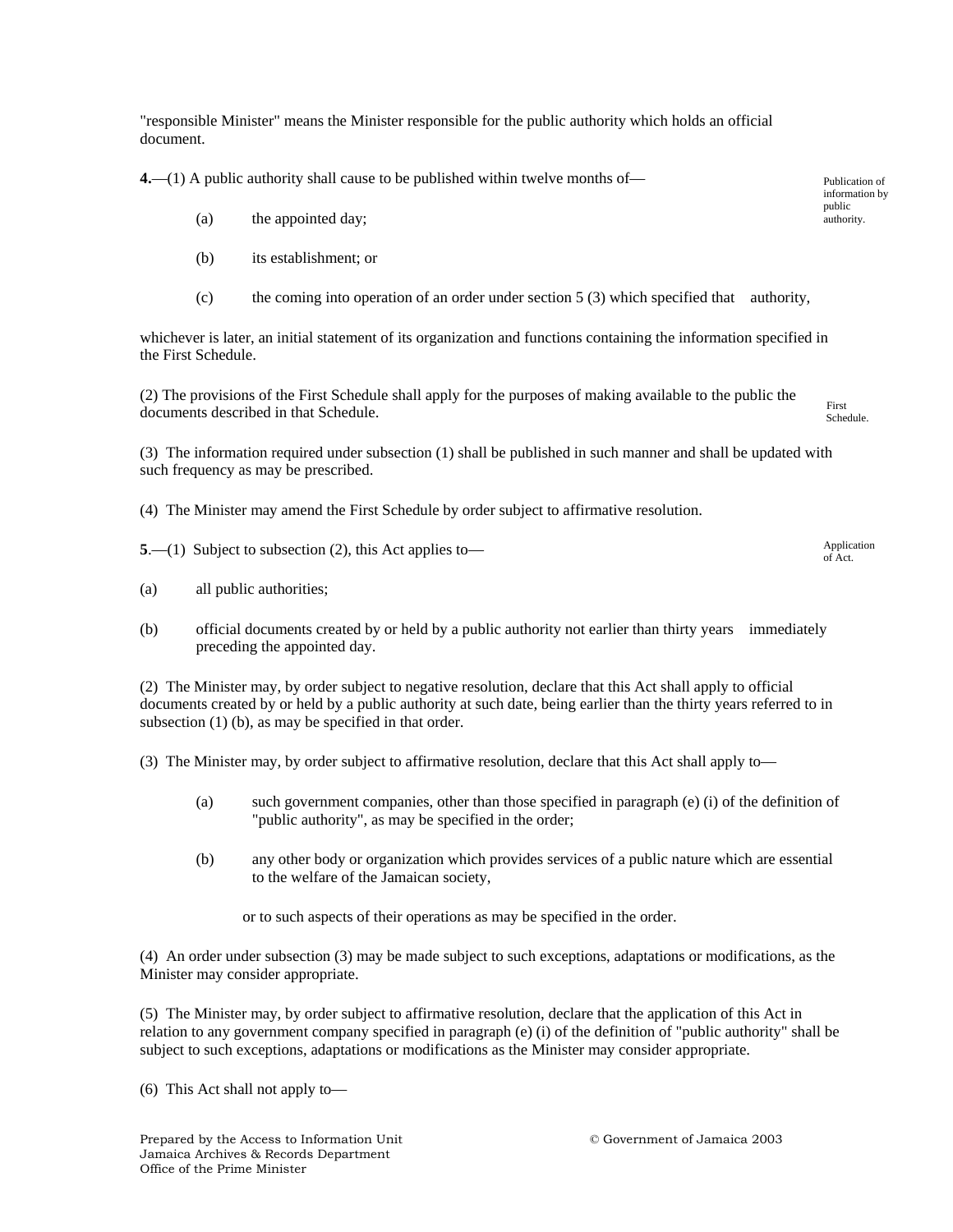- (a) the Governor-General, in relation to the exercise of the powers and duties conferred or imposed on him by or under the Constitution of Jamaica or under any other law;
- (b) the judicial functions of—
- (i) a court;
- (ii) the holder of a judicial office or other office connected with a court;
- (c) the security or intelligence services in relation to their strategic or operational intelligence gathering activities;
- (d) any statutory body or authority as the Minister may specify by order subject to affirmative resolution.

(7) This Act applies to official documents held in a registry or other office of a court, being documents that relate only to matters of an administrative nature.

(8) In subsection (6) "security or intelligence services" means—

- (a) the Jamaica Constabulary Force;
- (b) the Island Special Constabulary Force;
- (c) the Rural Police;
- (d) the Jamaica Defence Force.

#### PART II. *Right of Access*

**6.**—(1) Subject to the provisions of this Act, every person shall have a right to obtain access to an official document, other than an exempt document. Right of access.

(2) The exemption of an official document or part thereof from disclosure shall not apply after the document has been in existence for twenty years, or such shorter or longer period as the Minister may specify by order, subject to affirmative resolution.

(3) An applicant for access to an official document shall not be required to give any reason for requesting access to that document.

- (4) Where an official document is—
	- (a) open to access by the public pursuant to any other enactment, as part of a public register or otherwise; or
- (b) available for purchase by the public in accordance with administrative procedures established for that purpose,

access to that document shall be obtained in accordance with the provisions of that enactment or those procedures, as the case may be.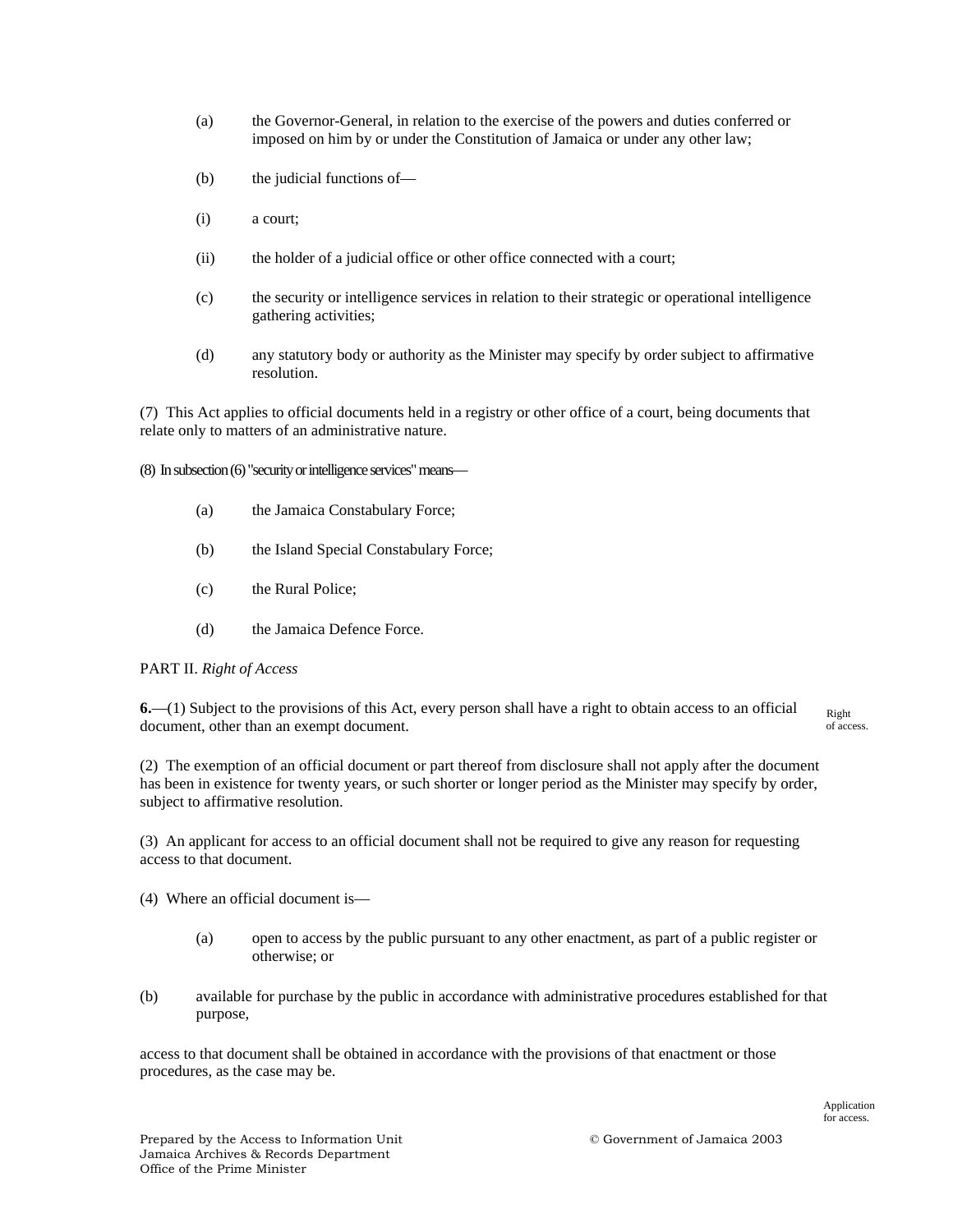**7.**—(1) A person who wishes to obtain access to an official document shall make an application to the public authority which holds that document.

(2) An application under subsection (1)—

- (a) may be made in writing or transmitted by telephone or other electronic means;
- (b) shall provide such information concerning the document as is reasonably necessary to enable the public authority to identify it.
- (3) A public authority to which an application is made shall—
	- (a) upon request, assist the applicant in identifying the documents to which the application relates;
	- (b) acknowledge receipt of every application in the prescribed manner;
	- (c) grant to the applicant, access to the document specified in the application if it is not an exempt document.

(4) A public authority shall respond to an application as soon as practicable but not later than—

- (a) thirty days after the date of receipt of the application; or
- (b) in the case of an application transferred to it by another authority pursuant to section 8, thirty days after the date of the receipt by that authority,

so, however, that an authority may extend the period of thirty days for a further period, not exceeding thirty days, in any case where there is reasonable cause for such extension.

(5) The response of the public authority shall state its decision on the application, and where the authority or body decides to refuse or defer access or to extend the period of thirty days, it shall state the reasons therefor, and the options available to an aggrieved applicant.

**8.**—(1) Where an application is made to a public authority for an official document—

Transfer of requests.

- (a) which is held by another public authority; or
- (b) the subject matter of which is more closely connected with the functions of another public authority,

the first mentioned public authority shall transfer the application or such part of it as may be appropriate to that other public authority and shall inform the applicant immediately of the transfer.

(2) A transfer of an application pursuant to subsection (1) shall be made as soon as practicable but not later than fourteen days after the date of receipt of the application.

**9.**—(1) Access to an official document may be granted to an applicant in one or more of the following forms  $_{\text{Forms}}$  of access.

- (a) the applicant may be afforded a reasonable opportunity to inspect the document;
- (b) the authority concerned may furnish the applicant with a copy of the document;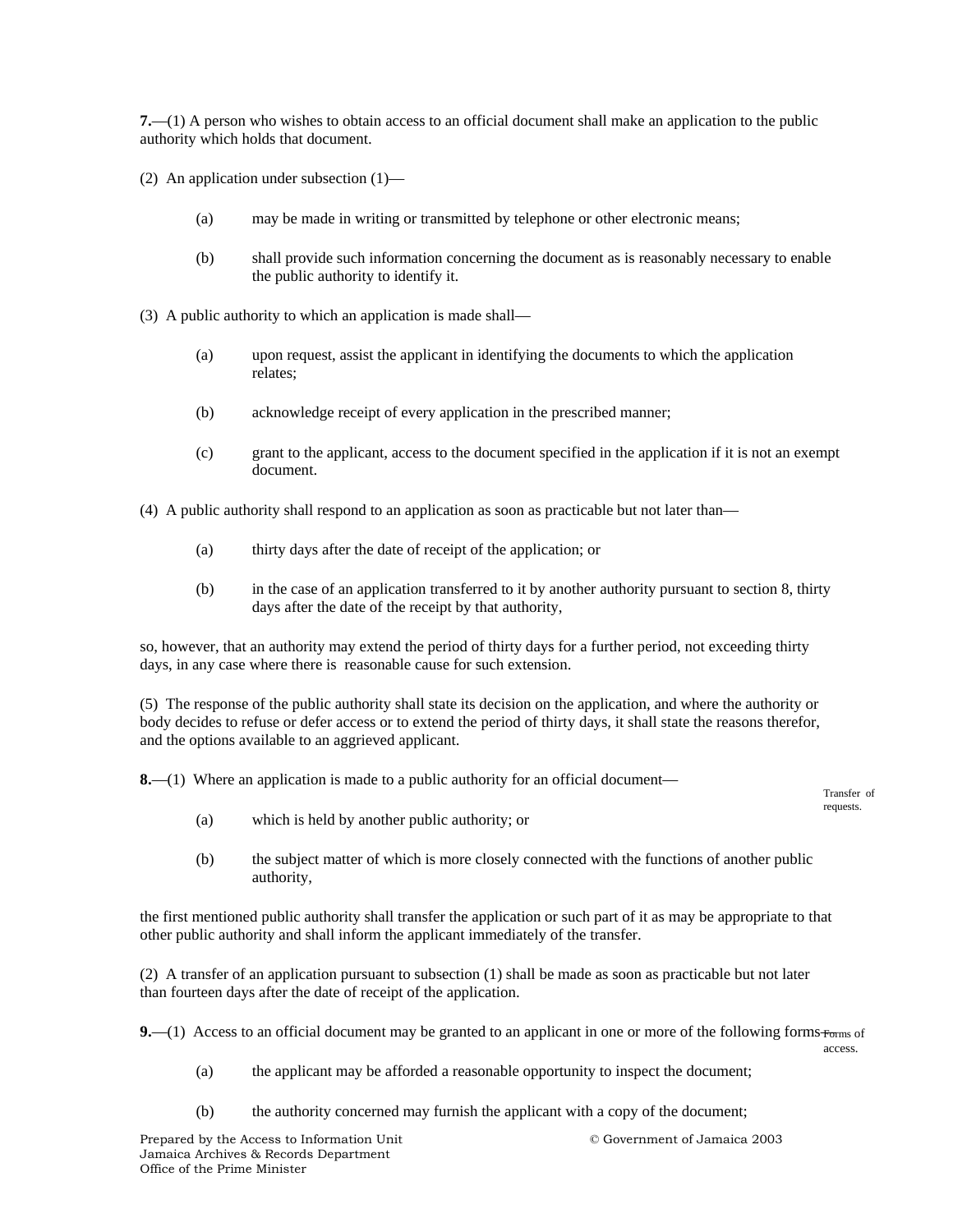- (c) in the case of a document from which sounds or visual images are capable of being reproduced, arrangements may be made for the applicant to hear the sounds or view the visual images;
- (d) in the case of a document by which or in which words are—
	- (i) recorded in a manner in which they are capable of being reproduced in the form of sound and images; or
	- (ii) contained in the form of shorthand writing or in codified form,

the applicant may be furnished with a transcript of the data or the words, sounds and images recorded or contained in that document.

(2) Subject to subsection (3), where an applicant requests that access be given in a particular form, access shall be given in that form.

(3) A public authority may grant access in a form other than that requested by an applicant where the grant of access in the form requested would—

- (a) be detrimental to the preservation of the document, or be inappropriate, having regard to its physical state;
- (b) constitute an infringement of copyright subsisting in any matter contained in the document.

(4) Copies of documents to which access is granted shall be authenticated in the prescribed manner.

**10.**—(1) Where the information provided by the applicant in relation to the document is not such as is reasonably necessary to enable the public authority to identify it, the authority shall afford the applicant a reasonable opportunity to consult with the authority with a view to reformulating the application so that the document can be identified.

Assistance and deferment of access

(2) A public authority may defer the grant of access to an official document—

- (a) if publication of the document within a particular period is required under the provisions of any enactment, until the expiration of that period;
- (b) if the document was prepared for presentation to Parliament or for the purpose of being made available to a particular person or body, until the expiration of a reasonable period after its preparation for it to be so presented or made available to the person or body;
- (c) if the premature release of the document would be contrary to the public interest, until the occurrence of any event after which or the expiration of any period beyond which, the release of the document would not be contrary to the public interest.

(3) Where a public authority decides to defer access in accordance with subsection (2), it shall, within fourteen days of its decision, inform the applicant of that decision and shall, where possible, indicate to him the period during which the deferment will operate.

 $11$ —(1) Where an application is made to a public authority for access to an official document which contains  $p_{\text{eletion of}}$ exempt matter, the authority shall grant access to a copy of the document with the exempt matter deleted therefrom. exempt matter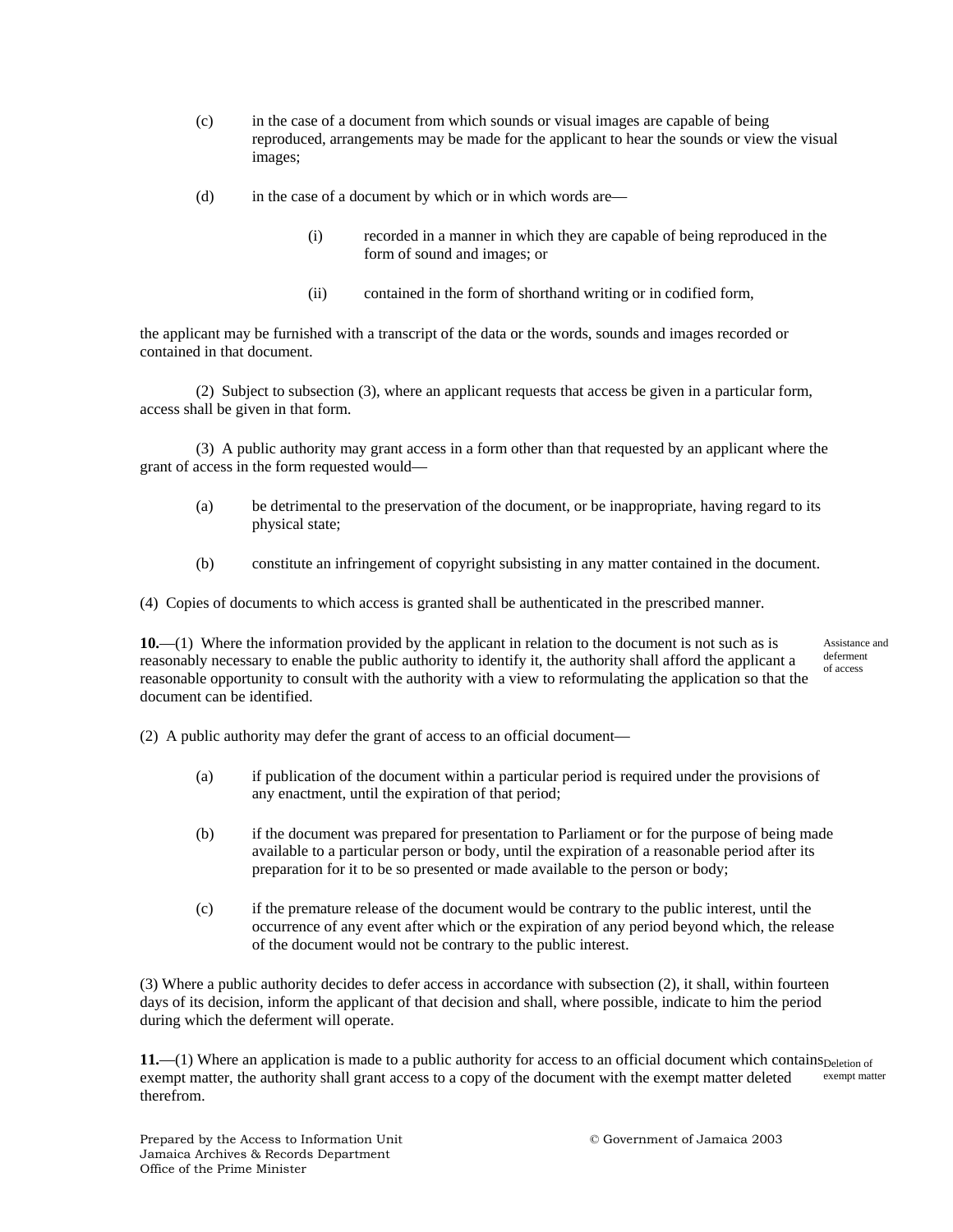(2) A public authority which grants access to a copy of an official document in accordance with this section shall inform the applicant—

- (a) that it is such a copy; and
- (b) of the statutory provision by virtue of which such deleted matter is exempt matter.

**12.**—(1) The cost of reproducing any documents containing information in relation to which an application is made under this Act shall be borne by the applicant. Fees, etc

(2) The responsible Minister may waive, reduce or remit, the cost specified in subsection (1) for access to an official document where he is satisfied that such waiver, reduction or remission is justifiable.

**13.** Subject to this Act, where—

- Grant of access.
- (a) an application is made in accordance with section 7 for access to an official document; and
- (b) the cost incurred by the public authority in granting access has been paid,

access to the document shall be granted in accordance with this Act.

#### PART III. *Exempt Documents*

**14.** Official documents are exempt from disclosure if— (a) the disclosure thereof would prejudice the security, defence or international relations of Jamaica; (b) those documents contain information communicated in confidence to the Government by or on behalf of a foreign government or by an international organization. **15.**—(1) An official document is exempt from disclosure if it is a Cabinet document, that is to say— (a) it is a Cabinet Submission, Cabinet Note or other document created for the purpose of submission to the Cabinet for its consideration and it has been or is intended to be submitted; (b) it is a Cabinet Decision, or other official record of any deliberation of the Cabinet. (2) Subsection (1) does not apply, to— (a) any document appended to a Cabinet document that contains material of a purely factual nature or reports, studies, tests or surveys of a scientific or technical nature; or (b) a document by which a decision of the Cabinet has been officially published. **16**. Official documents relating to law enforcement are exempt from disclosure if their disclosure would, or could reasonably be expected to— Documents affecting security, defence or international relations Cabinet documents Documents relating to law enforcement

(a) endanger any person's life or safety;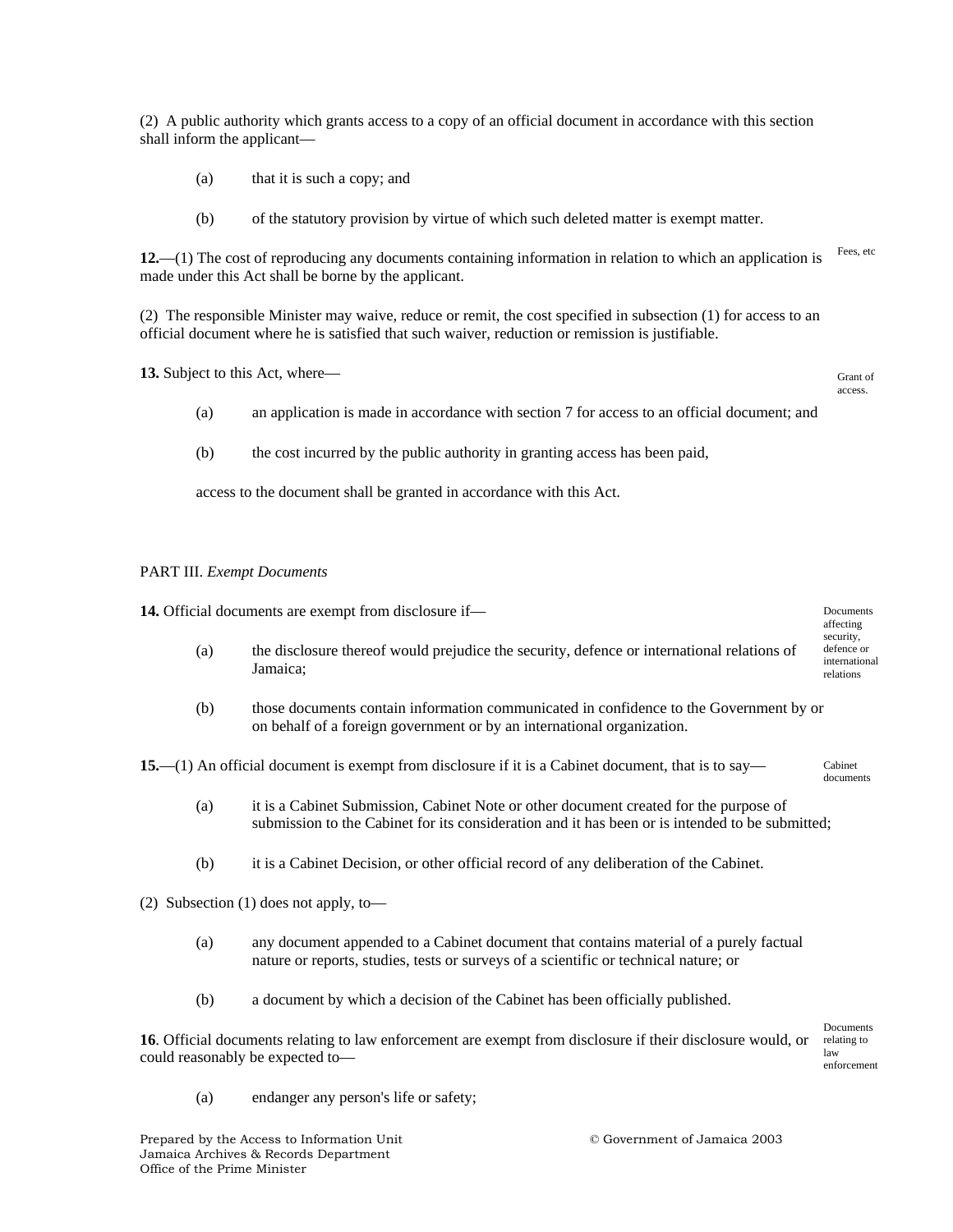- (b) prejudice—
	- (i) the conduct of an investigation of a breach or possible breach of the law; or
	- (ii) the fair trial of any person or the impartial adjudication of a particular case;
- (c) disclose, or enable a person to ascertain, the existence or identity of a confidential source of information, in relation to law enforcement;
- (d) reveal lawful methods or procedures for preventing, detecting, investigating or dealing with matters arising out of breaches or evasions of the law, where such revelation would, or could be reasonably likely to, prejudice the effectiveness of those methods or procedures;
- (e) facilitate the escape of a person from lawful detention; or
- (f) jeopardize the security of any correctional facilities.

**17**. An official document is exempt from disclosure if—

- a) it would be privileged from production in legal proceedings on the ground of legal (professional privilege; or
- (b) the disclosure thereof would—
	- (i) constitute an actionable breach of confidence;
	- (ii) be in contempt of court; or
	- (iii) infringe the privileges of Parliament.

**18.**—(1) An official document of a type specified in subsection (2) is exempt from disclosure if its disclosure or, as the case may be, its premature disclosure would, or could reasonably be expected to, have a substantial pocuments adverse effect on the Jamaican economy, or the Government's ability to manage the Jamaican economy. affecting national economy.

(2) The types of documents referred to in subsection (1) include but are not limited to, documents relating to taxes, duties or rates, interest rates, monetary policy and exchange rate policy or currency or exchange rates.

**19.**—(1) Subject to subsection (3), an official document is exempt from disclosure if it contains—

- (a) opinions, advice or recommendations prepared for;
- (b) a record of consultations or deliberations arising in the course of, proceedings of the Cabine Government's or of a committee thereof. Documents revealing deliberative processes.

(2) Subsection (1) shall not apply to documents which contain material of a purely factual nature or reports, studies, tests or surveys of a scientific or technical nature.

(3) A public authority shall grant access to a document referred to in subsection (1) if it is satisfied, having regard to all the circumstances, that the disclosure thereof would, on balance, be in the public interest.

**20.**—(1) Subject to subsection (2), an official document is exempt from disclosure if—

Documents subject to legal privilege, etc.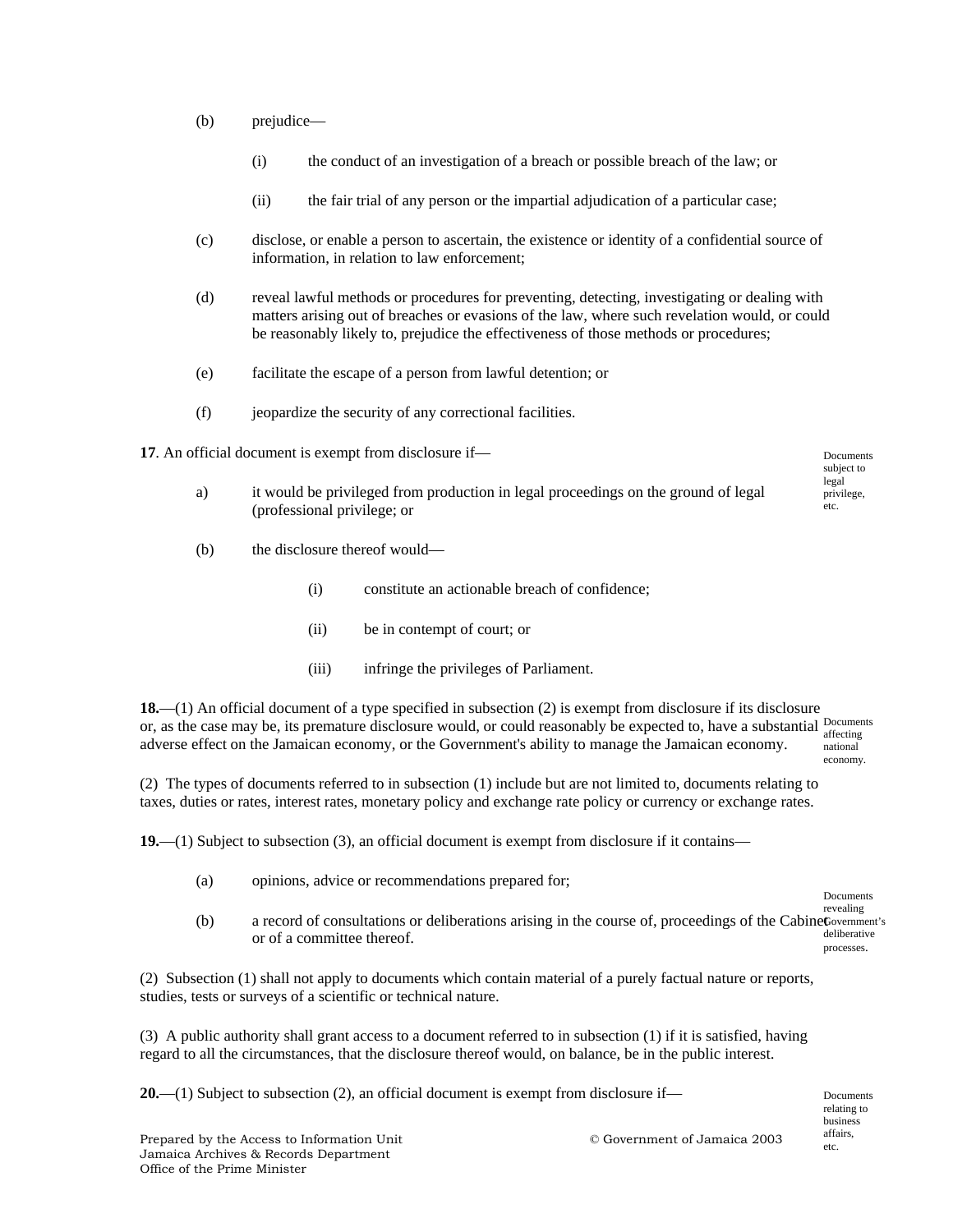- (a) its disclosure would reveal—
	- (i) trade secrets;
	- (ii) any other information of a commercial value, which value would be, or could reasonably be expected to be, destroyed or diminished if the information were disclosed;
- (b) it contains information (other than that referred to in paragraph (a)) concerning the commercial interests of any person or organization (including a public authority) and the disclosure of that information would prejudice those interests.

(2) Subsection (1) shall not apply where the applicant for access is the person or organization referred to in that subsection or a person acting on behalf of that person or organization.

**21.**—(1) Subject to subsection (2), an official document is exempt from disclosure if its disclosure would, or  $D_{\text{c} \text{c} \text{unents}}$ could reasonably be expected to result in the destruction of, damage to, or interference with, the conservation  $\frac{\text{relating to}}{\text{lefting to}}}$ of heritage sites etc.

- (a) any historical, archaeological or anthropological resources;
- (b) anything declared to be a national monument, designated as protected national heritage or protected by a preservation notice under the Jamaica National Heritage Trust Act;
- (c) any species of plant or animal life so designated or which is endangered, threatened or otherwise vulnerable;
- (d) any other rare or endangered living resource.

(2) A public authority shall grant access to a document referred to in subsection (1) if it is satisfied, having regard to all the circumstances, that the disclosure thereof would, on balance, be in the public interest.

**22.**—(1) Subject to the provisions of this section, a public authority shall not grant access to an official document if it would involve the unreasonable disclosure of information relating to the personal affairs of any personal person, whether living or dead. Documents affecting privacy.

(2) Subsection (1) shall not apply in any case where the application for access is made by the person to whose affairs the document relates.

**23.**—(1) Where—

Issue of certificate *re*  exempt

- (a) the Prime Minister is satisfied that an application for access relates to a document specified  $\mathbf{f}$ ff<sup>cument.</sup> section  $15(1)$ :
- (b) a responsible Minister is satisfied that an application for access relates to an official document to which section 14, 16 or 18, as the case may be, applies,

the Prime Minister or the responsible Minister, as the case may require, may issue a certificate to the effect that the document is an exempt document and shall specify the basis of the exemption.

(2) Where the Prime Minister or a responsible Minister, as the case may be, is satisfied as mentioned in subsection (1) by virtue of anything contained in any particular part or parts of an official document, a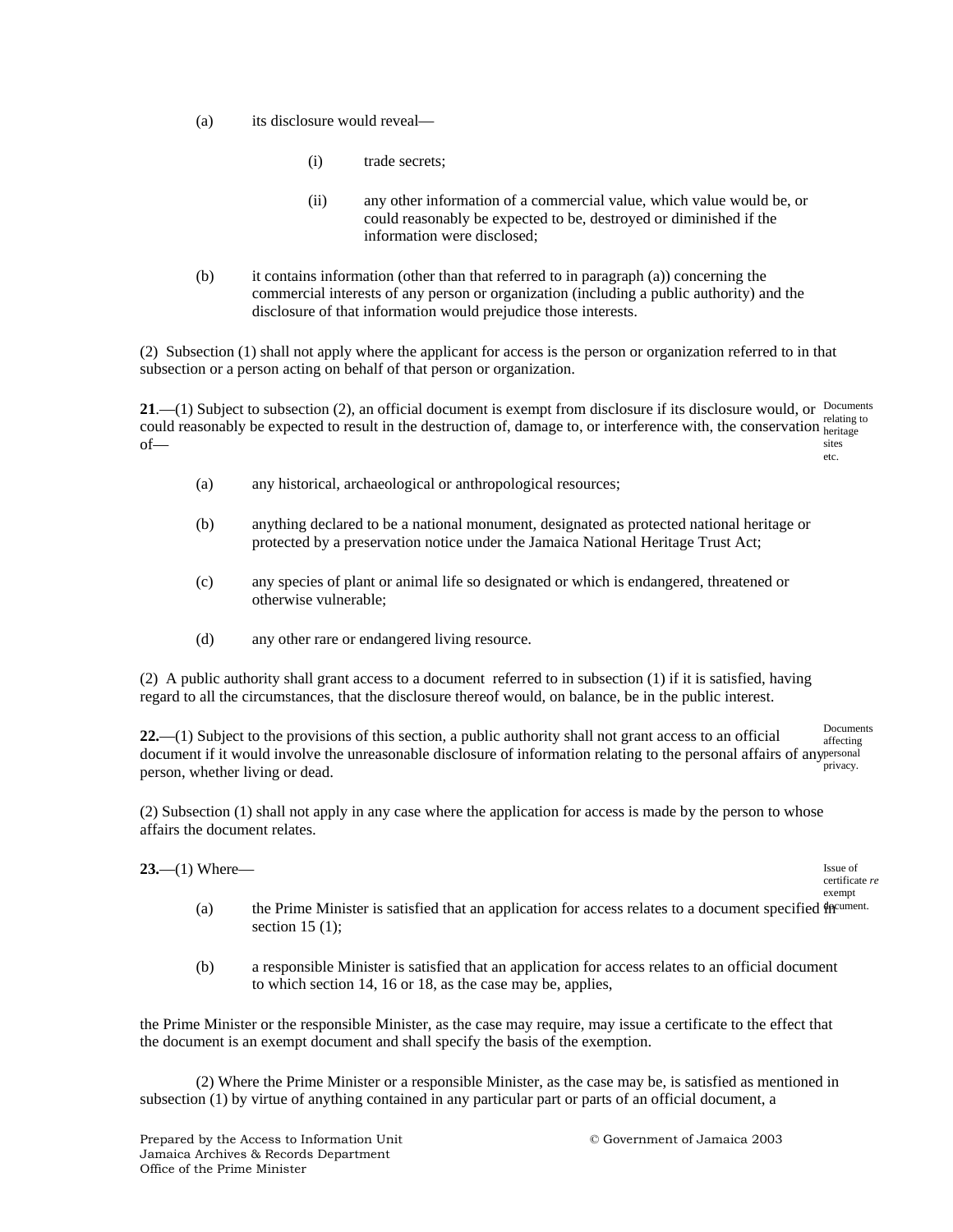certificate issued under that subsection in respect of that document shall identify that part or those parts of the document by reason of which the certificate is issued.

(3) A certificate issued under subsection (1) shall be conclusive that the document is exempt.

#### PART IV. *Amendment and Annotation of Personal Records*

**24.**—(1) Where a person claims that an official document contains personal information about the person that—

- (a) is incomplete, incorrect, out of date or misleading; and Application for amendment or annotation of
- (b) has been used, is being used or is available for use by a public authority for administrative personal purposes, records.

the person may apply to the public authority for an amendment or an annotation, as the case may be, of that document.

(2) An application under this section shall be in writing and shall specify as far as practicable, the document claimed to be the personal record requiring amendment or annotation, as the case may be, and shall—

- (a) in the case of an application for amendment, specify—
	- (i) whether information in the record is claimed to be incomplete, incorrect, out of date or misleading and the information in respect of which that claim is made;
	- (ii) the applicant's basis for making that claim; and
	- (iii) the nature of the amendment required by the applicant;
- (b) in the case of an application for annotation, be accompanied by a statement specifying—
	- (i) the matters referred to in paragraph (a) (i) and (ii); and
	- (ii) the information that would make the record complete, correct, up to date and not misleading.

**25.**—(1) Where, in relation to any application under section 24, a public authority is satisfied as to the truth of the matters stated in the application, it shall amend the document concerned in the prescribed manner.

Amendment of records

(2) Where a public authority decides not to amend an official document it shall—

- (a) take such steps as are reasonable to enable the applicant to provide a statement of the kind referred to in section 24 (2) (b); and
- (b) annotate the document by adding thereto the statement referred to in paragraph (a).

26. Where, in relation to an application for annotation of an official document containing personal information<sub>4nnotation</sub> the public authority of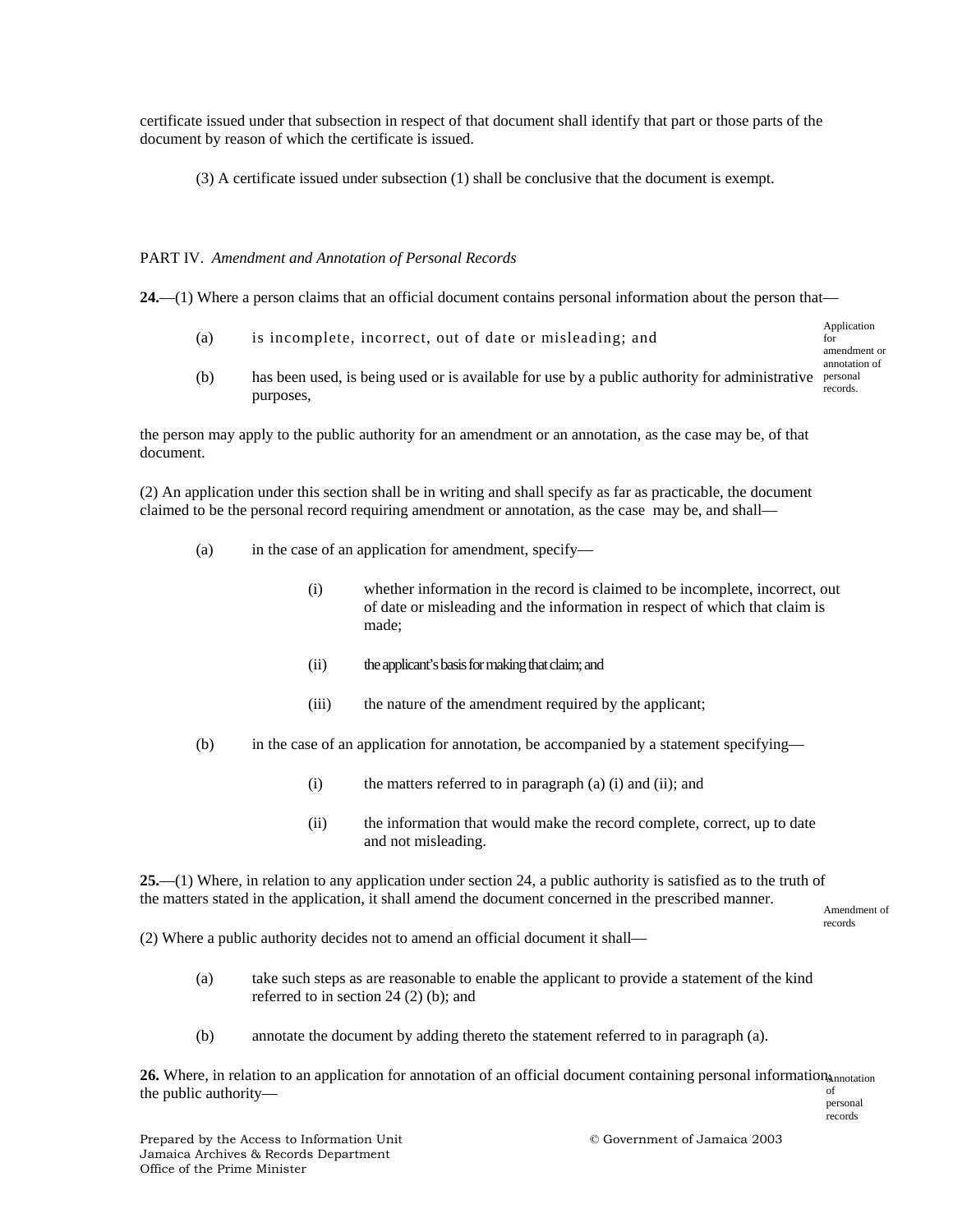- (a) is satisfied as to the truth of the matters specified in that application, the authority shall annotate the document in the prescribed manner;
- (b) is not so satisfied, it may refuse to annotate the document.

27. A public authority which amends or annotates an official document pursuant to section 25 or 26, or, as the Notice of case may be, decides not to do so, shall take reasonable steps to inform amendments or annotations.

- (a) the applicant; and
- (b) any other public authority which it is satisfied has made prior use of the document,

of the nature of the amendment or annotation or, as the case may require, of the decision and the reasons for that decision.

**28.** The provisions of section 8 shall apply, with such modifications as may be necessary, to applications for for amendments or annotations of personal records. Applications amendment or annotation.

#### PART V. *Review and Appeal*

**29.** In this Part and Part VI "relevant decision" means a decision referred to in section 30 (1) or (2), as the case the repretation. may require.

**30.**—(1) An applicant for access to an official document may, in accordance with subsection  $(4)$ , apply for an  $_{\text{Internal}}$ internal review of a decision by a public authority to review.

- (a) refuse to grant access to the document;
- (b) grant access only to some of the documents specified in an application;
- (c) defer the grant of access to the document;
- (d) charge a fee for action taken or as to the amount of the fee.

(2) An applicant for amendment or annotation of a personal record may, in accordance with subsection (4), apply for a review of a decision by a public authority to refuse to make that amendment or annotation.

(3) For the purposes of subsections (1) and (2), a failure to give a decision on any of the matters referred to in subsection (1) (a) to (c) or to amend or annotate a personal record within the time required by this Act shall be regarded as a refusal to do so.

(4) An application under subsection (1) or (2) may only be made where the decision to which the application relates was taken by a person other than the responsible Minister, a Permanent Secretary or the principal officer of the public authority concerned.

**31.**—(1) An internal review shall be conducted—

Procedure *re*  internal review.

Transfer of

- (a) by the responsible Minister in relation to documents referred to in sections 14, 15, 16 and 18;
- (b) in any other case, by the Permanent Secretary in the relevant Ministry or the principal officer of the public authority whose decision is subject to review.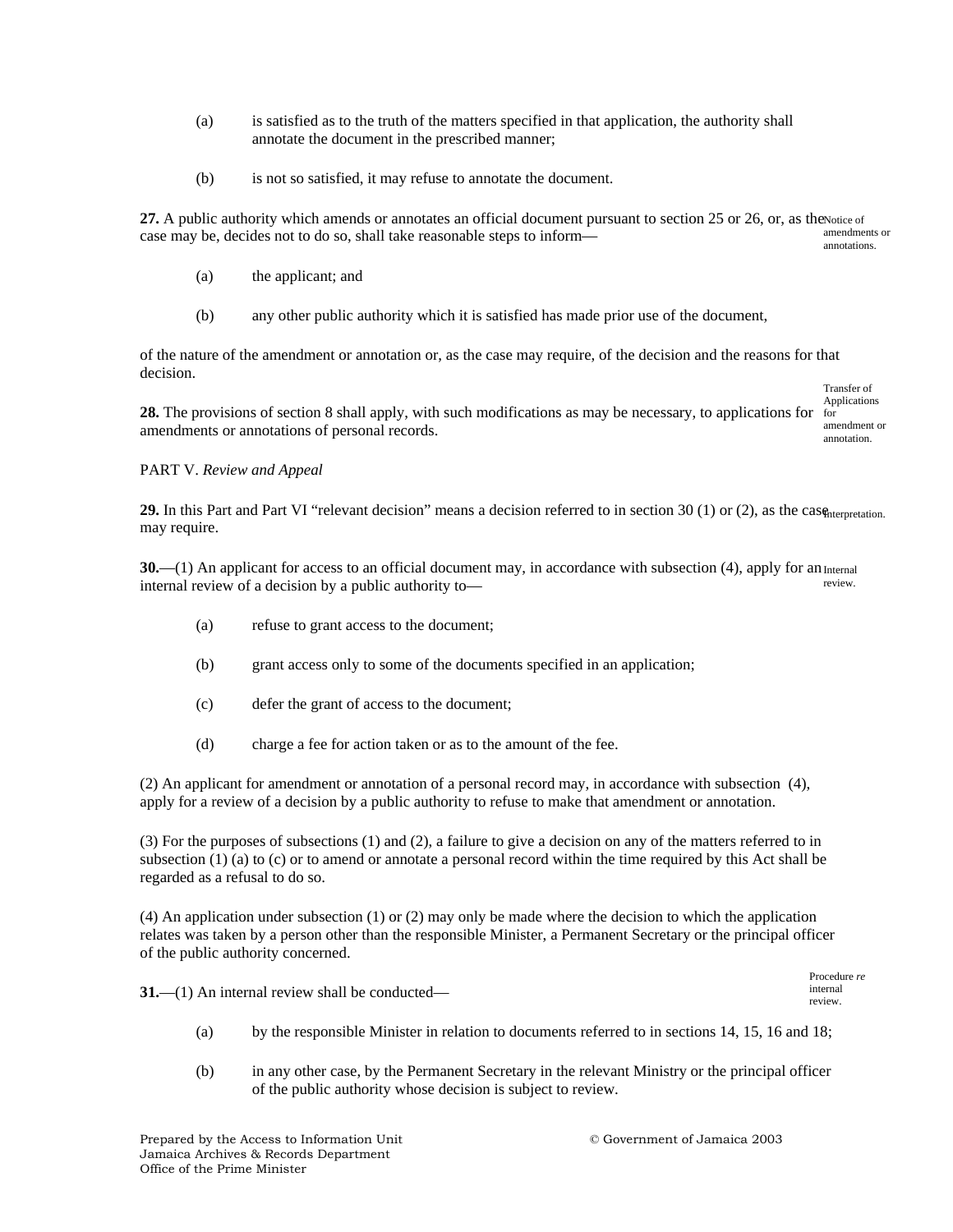(2) An application for internal review shall be made—

- (a) within thirty days after the date of a notification (in this subsection referred to as the initial period) to the applicant of the relevant decision, or within such further period, not exceeding thirty days, as the public authority may permit; or
- (b) where no such notification has been given, within thirty days after the expiration of the period allowed for the giving of the decision or of any other period permitted by the authority.

(3) A person who conducts an internal review—

- (a) may take any decision in relation to the application which could have been taken on an original application;
- (b) shall take that decision within a period of thirty days after the date of receipt of the application.

**32.**—(1) An appeal shall lie pursuant to subsections (2) and (3), to the tribunal established for that purpose, constituted in accordance with the Second Schedule. Appeal.

(2) A person may lodge an appeal—

Second Schedule.

- (a) where internal review under section 30 is applicable—
	- (i) against a decision taken on such review;
	- (ii) if the time specified in section 31 (2) (b) has expired without the applicant being notified of a decision;
- (b) in any other case, against a relevant decision in relation to any of the matters referred to in paragraphs (a) to (c) of section 30 (1) or section 30 (2), and accordingly section 30 (3) shall apply with necessary modifications to an appeal under this paragraph.
- (3) An appeal shall be made—
	- (a) by the lodgement of a document within sixty days after the date of the notification to the appellant of the relevant decision or of the decision taken on an internal review; or
	- (b) where no notification has been given within the period required by this Act, within sixty days after the expiration of that period.

(4) Where an appeal is not made within the period specified in subsection (2), the Appeal Tribunal may extend that period if it is satisfied that the appellant's delay in so doing is not unreasonable.

(5) On the hearing of an appeal, the onus of proving that the relevant decision was justified or that a decision adverse to the appellant should be made by the Appeal Tribunal, shall lie on the public authority which made the relevant decision.

- (6) On hearing an appeal, the Appeal Tribunal—
	- (a) may subject to paragraph (b), make any decision which could have been made on the original application;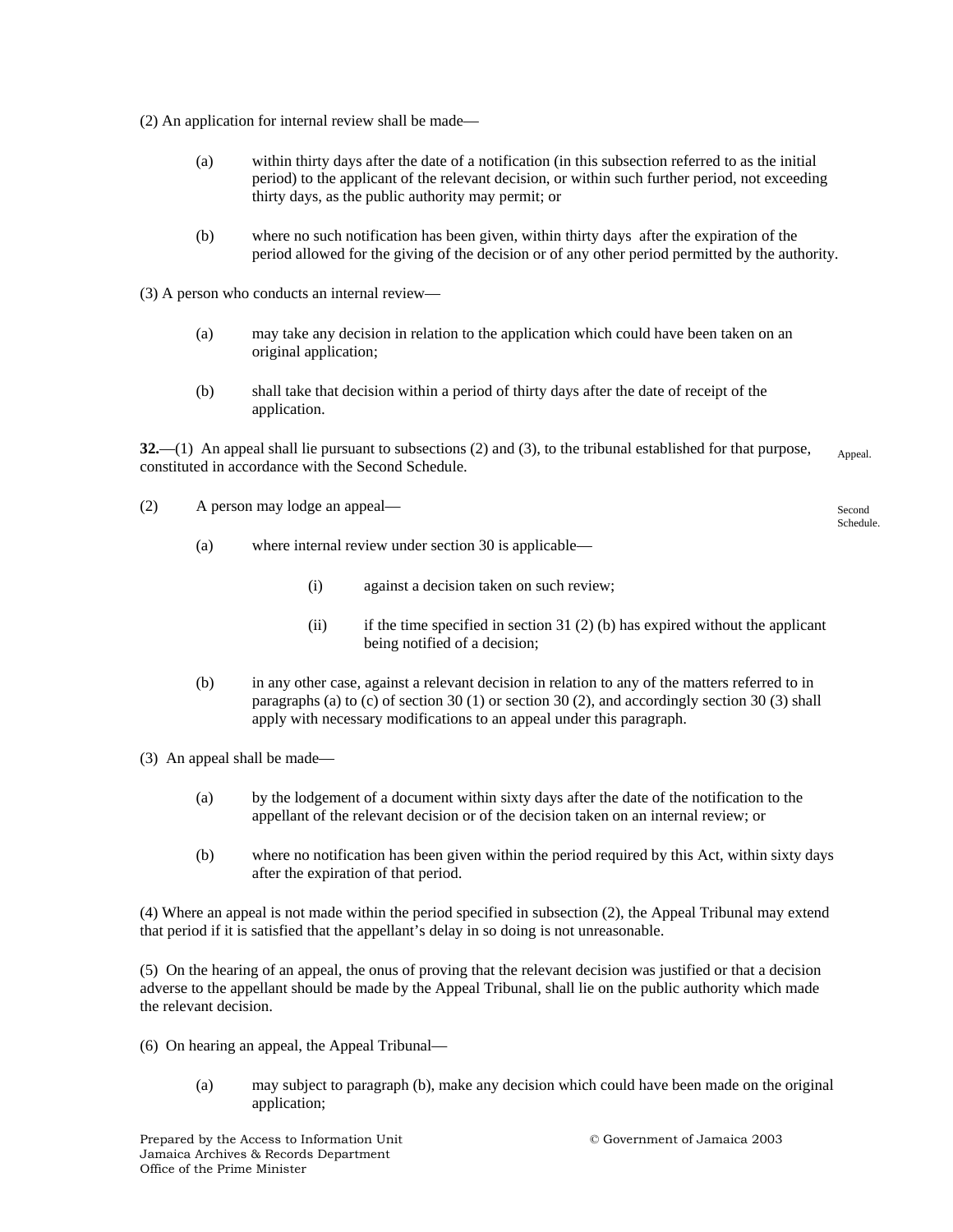(b) shall not nullify a certificate issued under section 23.

(7) The Appeal Tribunal may call for and inspect an exempt document, so however that, where it does so, it shall take such steps as are necessary to ensure that the document is inspected only by members of staff of the Appeal Tribunal acting in that capacity.

#### PART VI. *Miscellaneous*

**33.**—(1) Nothing in this Act shall be construed as authorizing the disclosure of any official document—

- (a) containing any defamatory matter; or
- (b) the disclosure of which would be in breach of confidence or of copyright.

(2) Where access to a document referred to in subsection (1) is granted in the *bona fide* belief that the grant of such access is required by this Act, no action for defamation, breach of confidence or breach of copyright shall lie against—

- (a) the Government or any public authority, any Minister or any public officer involved in the grant of such access, by reason of the grant of access or of any republication of that document; or
- (b) the author of the document or any other person who supplied the document to the Government or the public authority, in respect of the publication involved in or resulting from the grant of access, by reason of having so supplied the document.

(3) The grant of access to an official document in accordance with this Act shall not be construed as authorization or approval—

- (a) for the purpose of the law relating to defamation or breach of confidence, of the publication of the document or its contents by the person to whom access is granted;
- (b) for the purposes of the Copyright Act, of the doing by that person of any act comprised within the copyright in any work contained in the document, as follows—
	- (i) any literary, dramatic, musical or artistic work;
	- (ii) any sound recording, cinematograph film, television broadcast or sound broadcast; or
	- (iii) a published edition of a literary, dramatic, musical or artistic work.

**34.**—(1) A person commits an offence, if in relation to an official document to which a right of access is conferred under this Act he— Offence.

- (a) alters or defaces;
- (b) blocks or erases;
- (c) destroys; or
- (d) conceals,

Protection from liability *re* defamation breach of confidence or copyright.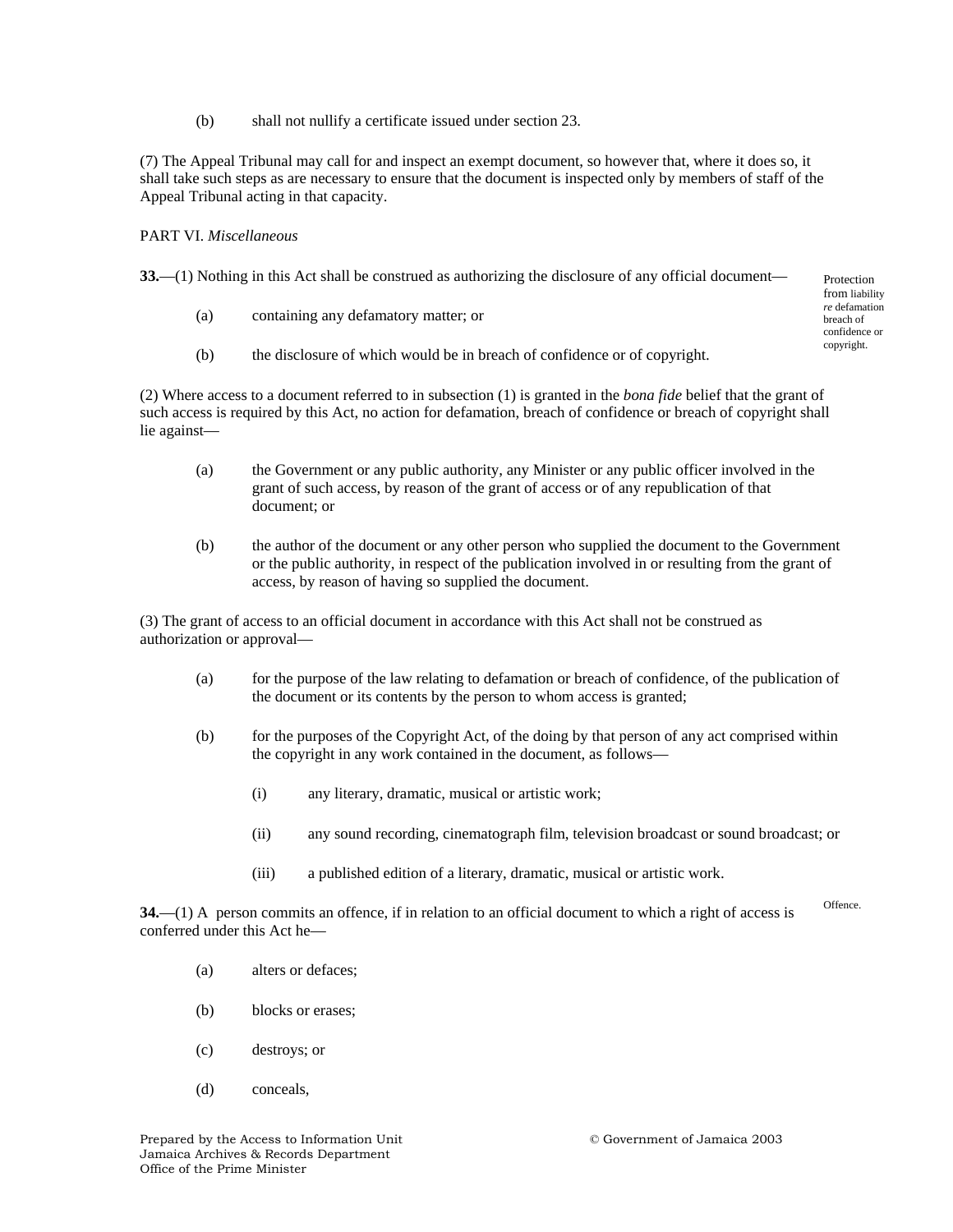the document with the intention of preventing its disclosure.

(2) A person who commits an offence under subsection (1) is liable on summary conviction in a Resident Magistrate's Court to a fine not exceeding five hundred thousand dollars or to imprisonment for a term not exceeding six months or to both such fine and imprisonment.

**35.**—(1) Where access to an official document is granted in accordance with this Act, the person who authorizes such access and any other person concerned in the granting thereof shall not, by reason only of so other Acts. doing, be guilty of a criminal offence. Provisions re

(2) Subject to subsection (3), nothing in this Act shall affect the provisions of any other Act other than the Official Secrets Act, relating to the non-disclosure of information.

(3) For the avoidance of any doubt, it is hereby declared that the Official Secrets Act shall apply in relation to the grant of access to an official document in contravention of this Act.

**36.**—(1) The Minister shall, as soon as practicable after the end of each year (but not later than the 30th of June ports. in the following year) prepare a report of the operation of this Act during the year, containing the matters specified in subsection (4).

(2) The report referred to in subsection (1) shall be laid on the table of the House of Representatives and of the Senate.

(3) Each public authority shall submit to the Minister, quarterly reports on the matters specified in subsection (4).

- (4) The matters referred to in subsections (1) and (3) are—
	- (a) the number of applications for access received, granted, deferred, refused or granted subject to deletions;
	- (b) the categories of exemptions claimed and the numbers of each category;
	- (c) the number of applications received for—
		- (i) amendment of personal records;
		- (ii) annotation of personal records;
	- (d) the number of—
		- (i) applications for internal review of relevant decisions;
		- (ii) appeals against relevant decisions, and the rate of success or failure thereof;
	- (e) such other matters as are considered relevant.

**37.** The Minister may make regulations generally for giving effect to the provisions and purposes of this Act Regulations. and such regulations shall be subject to affirmative resolution.

**38.**—(1) This Act shall be reviewed from time to time by a committee of both Houses of Parliament appointed view of Act for that purpose. by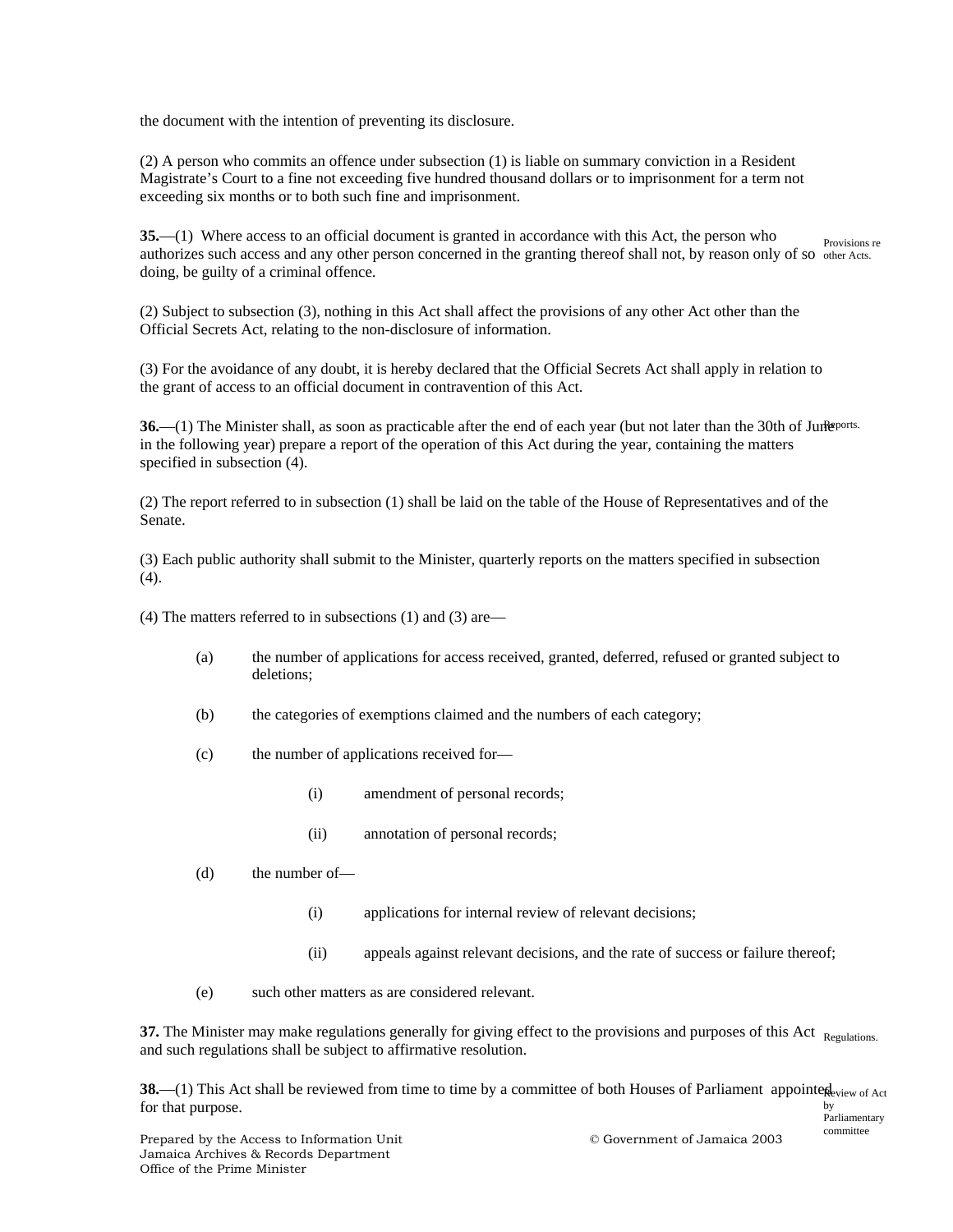(2) The first such review shall be conducted not later than two years after the appointed day.

FIRST SCHEDULE (Section 4)

*Information to be Published by Public Authorities* 

1. The information referred to in section 4 of this Act is—

- (a) a description of the subject area of the public authority;
- (b) a list of the departments and agencies of the public authority and—
	- (i) subjects handled by each department and agency;
	- (ii) the locations of departments and agencies;
	- (iii) opening hours of the offices of the authority and its departments and agencies;
- (c) the title and business address of the principal officer;
- (d) a statement of the documents specified in sub-paragraph (e) being documents that are provided by the public authority for the use of, or which are used by the authority or its officers in making decisions or recommendations, under or for the purposes of an enactment or scheme administered by the authority, with respect to rights, privileges or benefits, or to obligations, penalties or other detriments, to or for which persons are or may be entitled or subject;
- (e) the documents referred to in sub-paragraph (d) are—
	- (i) manuals or other documents containing interpretations, rules, guidelines, practices or precedents;
	- (ii) documents containing particulars of a scheme referred to in paragraph (d), not being particulars contained in an enactment or published under this Act.

2. The principal officer of the authority shall—

- (a) cause copies of such of the documents specified in paragraph 1 (e) as are in use from time to time to be made available for inspection and for purchase by members of the public;
- (b) within 12 months after the publication of the statement under paragraph 1(d) and thereafter at intervals of not more than 12 months, cause to be published in the *Gazette*, statements bringing up to date information contained in the previous statement or statements.

3. The principal officer is not required to comply fully with paragraph 2 (a) before the expiration of 12 months after the appointed day, but shall, before that time, comply with that paragraph so far as is practicable.

4. This Schedule does not require a document of the kind specified in paragraph 1 (e) containing exempt matter, to be made available in accordance with paragraph 2, but, if such a document is not so made available, the principal officer shall, unless impracticable or unreasonable to do so, cause to be prepared a corresponding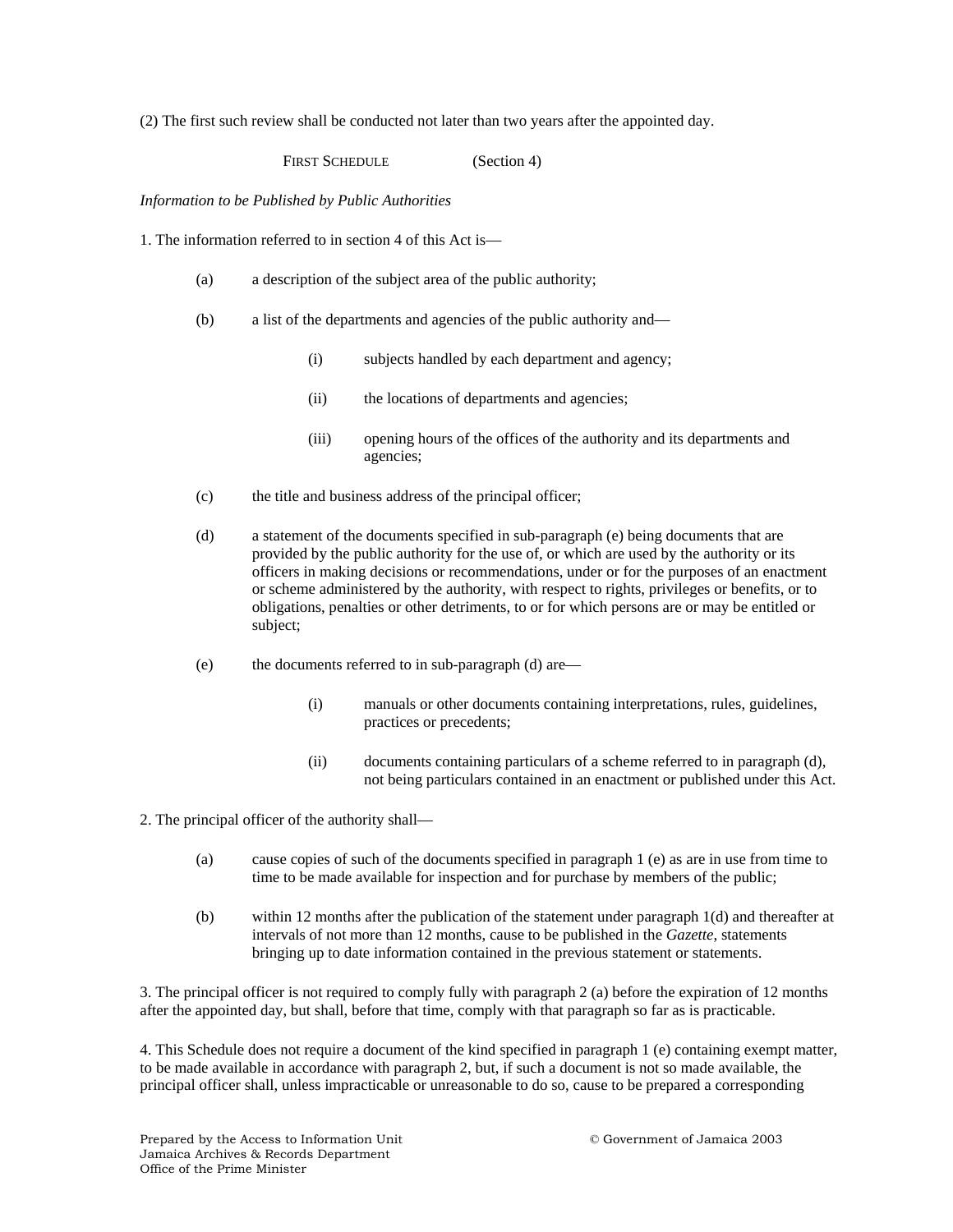document, altered only to the extent necessary to exclude the exempt matter, and cause the document so prepared to be dealt with in accordance with paragraph 2.

5. Paragraphs 2 and 3 apply in relation to a public authority that either comes into existence after the commencement of this Act, or has been specified by order under section 5 of the Act as if the references in paragraph 3 to the appointed day were references to the day on which the authority comes into existence or has been so specified, as the case may be.

SECOND SCHEDULE (Section 32)

#### *Constitution of Appeal Tribunal*

1. The Tribunal shall, subject to paragraph 2, consist of five members appointed by the Governor-General after tribunal. consultation with the Prime Minister and the Leader of the Opposition. Constitution of

2. For the hearing of any appeal under this Act the Tribunal may consist of one member sitting alone if the parties to the appeal agree. Power of one member to sit alone.

3. The members of the Tribunal shall, subject to the provisions of this Schedule, hold office for a period of five  $T_{\text{enure of}}$ years and shall be eligible for re-appointment. office.

4. The Governor-General shall appoint one of the members of the Tribunal appointed under paragraph 1 to be Chairman. chairman thereof.

5. The Governor-General, after consultation with the Prime Minister and the Leader of the Opposition may appoint any person to act in the place of the chairman or any other member of the Tribunal in the case of the absence or inability to act of the chairman or other member. Acting appointments.

6.—(1) Any member of the Tribunal other than the chairman may at any time resign his office by instrument in Resignation. writing addressed to the Governor-General and transmitted through the chairman, and from the date of the receipt by the Governor-General of such instrument that member shall cease to be a member of the Tribunal.

 (2) The chairman may at any time resign his office by instrument in writing addressed to the Governor-General and such resignation shall take effect as from the date of receipt by the Governor-General of that instrument.

7. The Governor-General, after consultation with the Prime Minister and Leader of the Opposition may terminate the appointment of any member of the Tribunal who— Revocation of appointment.

- (a) becomes of unsound mind or becomes permanently unable to perform his functions by reason of ill health;
- (b) becomes bankrupt or compounds with or suspends payment to his creditors;
- (c) is convicted and sentenced to a term of imprisonment or to death;
- (d) is convicted of any offence involving dishonesty;
- (e) fails to carry out the functions conferred or imposed on him by this Act.

8. If any vacancy occurs in the membership of the Tribunal such vacancy shall be filled by the appointment of illing of another member. vacancies.